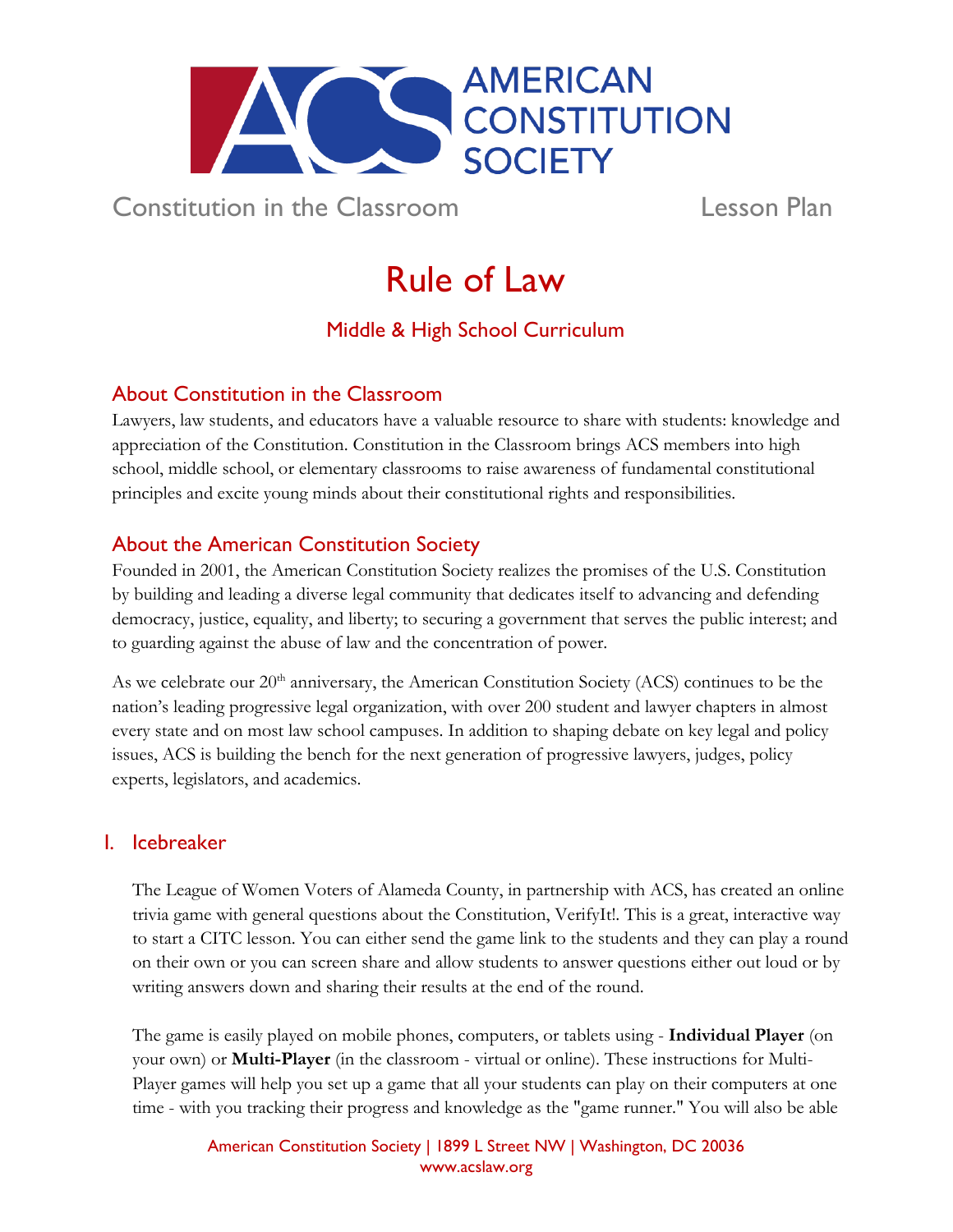to use the Leaderboard to make it fun to play - and you can choose whether to show students' names or give them anonymous numbers to keep names private.

#### **Instructions for using a Game with your class.**

- 1. On your computer, go to VerifyIt! Game **URL**: [https://verifyit.buzz/teachers.](https://verifyit.buzz/teachers)
- 2. Select the game you want to play: "**Civics-U.S. Constitution Mixed-6 - 6 questions**" is recommended for this lesson plan.
- 3. Find the "**Start a new game**" button at the bottom of the list and click on it. Note that the next screen shows the questions selected for this Game
- 4. Follow the instructions listed on this screen to **distribute the Game** to your students. You can directly share the URL through email or text it to your students, or, if you are conducting class via Zoom, put it in the Chat
- 5. Students will enter their "handle" (name) and sign into the Game. You will see their names on your screen when they successfully sign in - and you can track their progress!

## II. Introduction

The rule of law is one of the foundations of democracy. But it can be a difficult concept to understand. To paraphrase a certain famous science-fiction film, the rule of law is like a force that binds us all together. It is our collective agreement as a society. We agree to obey the law, and expect that the law will treat us all fairly in return. Similarly, we expect in a democracy that those laws will be created by people that we elect, and will be designed to benefit everyone, not just those in power.

Everyday interactions are evidence of the silent agreement that makes up the rule of law. Imagine you are walking to the local grocery store. As the traffic signal turns to the walk sign, you cross the street on the way to the store, expecting others to obey the light and allow you to cross. You expect to be allowed to enter the grocery store and not be denied access because of what you look like. When you start picking out produce, you expect that this has been inspected and deemed safe to eat. When you walk down the aisle, you expect that the floor has been cleaned so that you can navigate the store safely. Later when you go to the check-out to pay for your groceries, you expect that the cashier will accept the money you use to pay for what you picked out.

Something could go wrong at any point in this transaction. The driver could refuse to obey the light as you cross the street, putting you in danger. The store could deny you entry based on what you look like. The food could be contaminated. You could slip and fall on a floor that has not been cleaned. The cashier could refuse to accept your payment for your groceries. And if any of those did happen, we would expect the law to help us punish the wrongdoer and make us whole again, usually through monetary compensation. Likewise, the driver or the grocery store employee at fault would expect to be treated fairly through that process, including being given an opportunity to defend themselves in court. And both sides would expect the judge or jury in the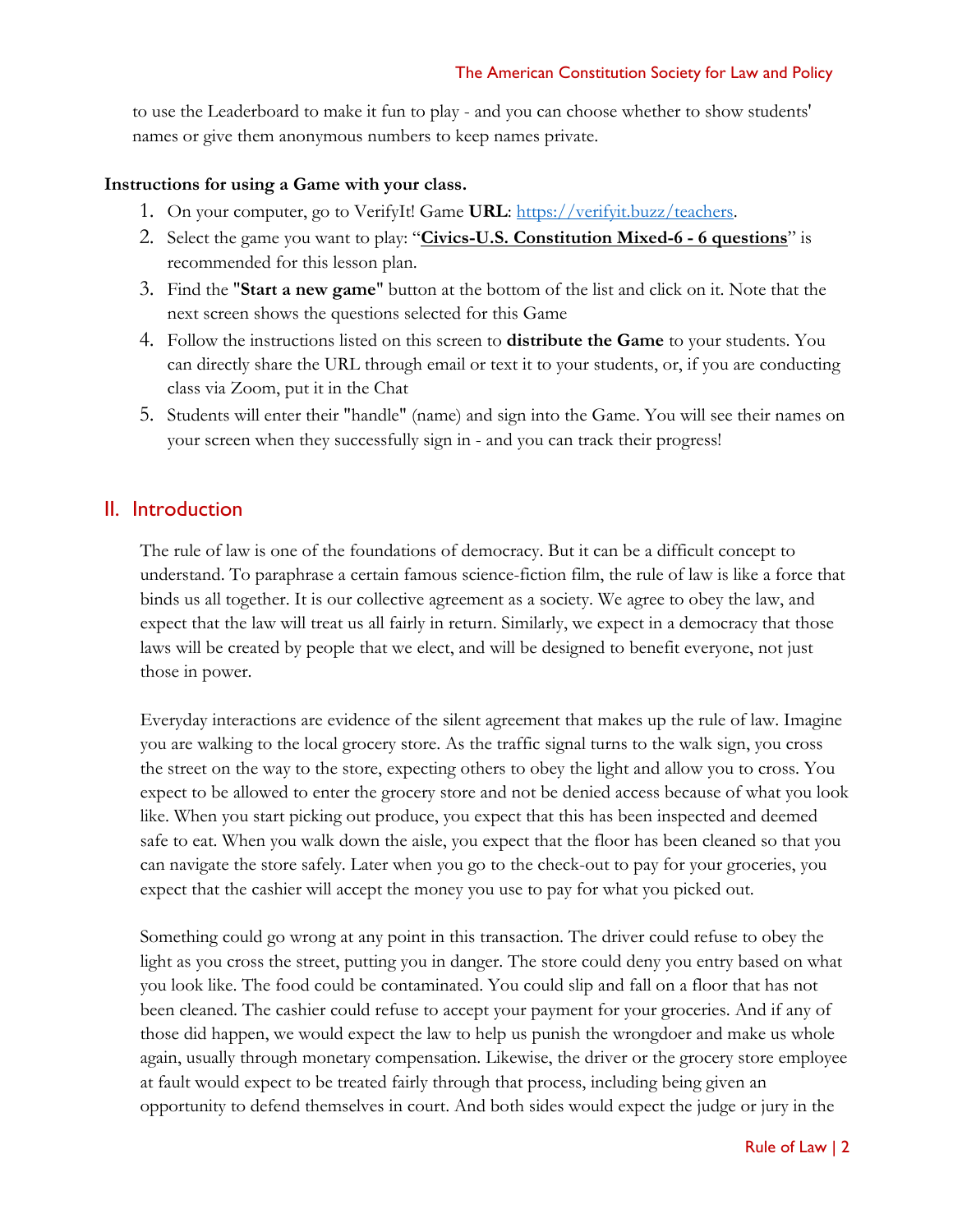case to look at the evidence fairly and impartially in deciding which side should win.

Those same expectations exist in every single case, from the grocery store on up to the highest levels of government. We want to believe that nobody, not even the President, is above the law. We also want to believe that everyone, from the most to the least powerful, will be treated fairly by the law. [Here](https://www.youtube.com/watch?v=bmAKAHDSnGs) is a video from judges on how the rule of law protects our rights, and this lesson explores how the United States has lived up to that promise, and how it has not.

## III. Discussion Options

There are two discussion options for this lesson. The first is the American Bar Association's materials on Exploring the Rule of Law. Students will divide into groups, and explore the rule of law with quotes provided by primary sources from throughout American history, and will answer questions on those sources. Each group will then present to the rest of the class based on their answers to the discussion questions at the end of each handout. The ABA materials can be found [here.](https://www.americanbar.org/groups/public_education/law-day/law-day-2021/planning-guide/exploring-the-rule-of-law/)

Alternatively, the second discussion option is to examine the rule of law through the lens of one of the most famous legal cases in American history: United States v. Nixon (1974). Just ten days before President Richard Nixon's unprecedented resignation from office, the Supreme Court unanimously declared that the President is not completely above the law, and could not use his executive privilege to shield evidence that was "demonstrably relevant" to the criminal trial that arose from the Watergate scandal. Teaching materials on the case can be found [here.](https://www.landmarkcases.org/cases/united-states-v-nixon) The background handout and the handout on Nixon's views on presidential power will be most relevant to this discussion.

## IV. Discussion Questions

- 1. Return to the example at the top of this handout. How do you experience the law and the rule of law in your everyday life? Have those experiences made you feel safer? Why or why not?
- 2. (ABA activity): Re-read the quotation from MLK on what makes a law just. Is a law only unjust when the people it targets were not given a say in its creation? Or can a law be unjust even when it is democratically enacted? If so, would you follow the rule of that law? Why or why not?
- 3. (ABA Activity): Consider the quote from Theodore Roosevelt's "Square Deal" speech. Do you think our justice system treats everyone equally? Who might it treat better than others? TR's speech is over 100 years old, and we are still discussing these same issues today. Will we ever get to a place where the law treats everyone equally?
- 4. (Nixon activity): Another aspect of the rule of law is that judges are independent, neutral actors who will administer the law fairly. President Nixon had appointed four members of the Supreme Court, including the Chief Justice, Warren Burger. One of his appointments, William